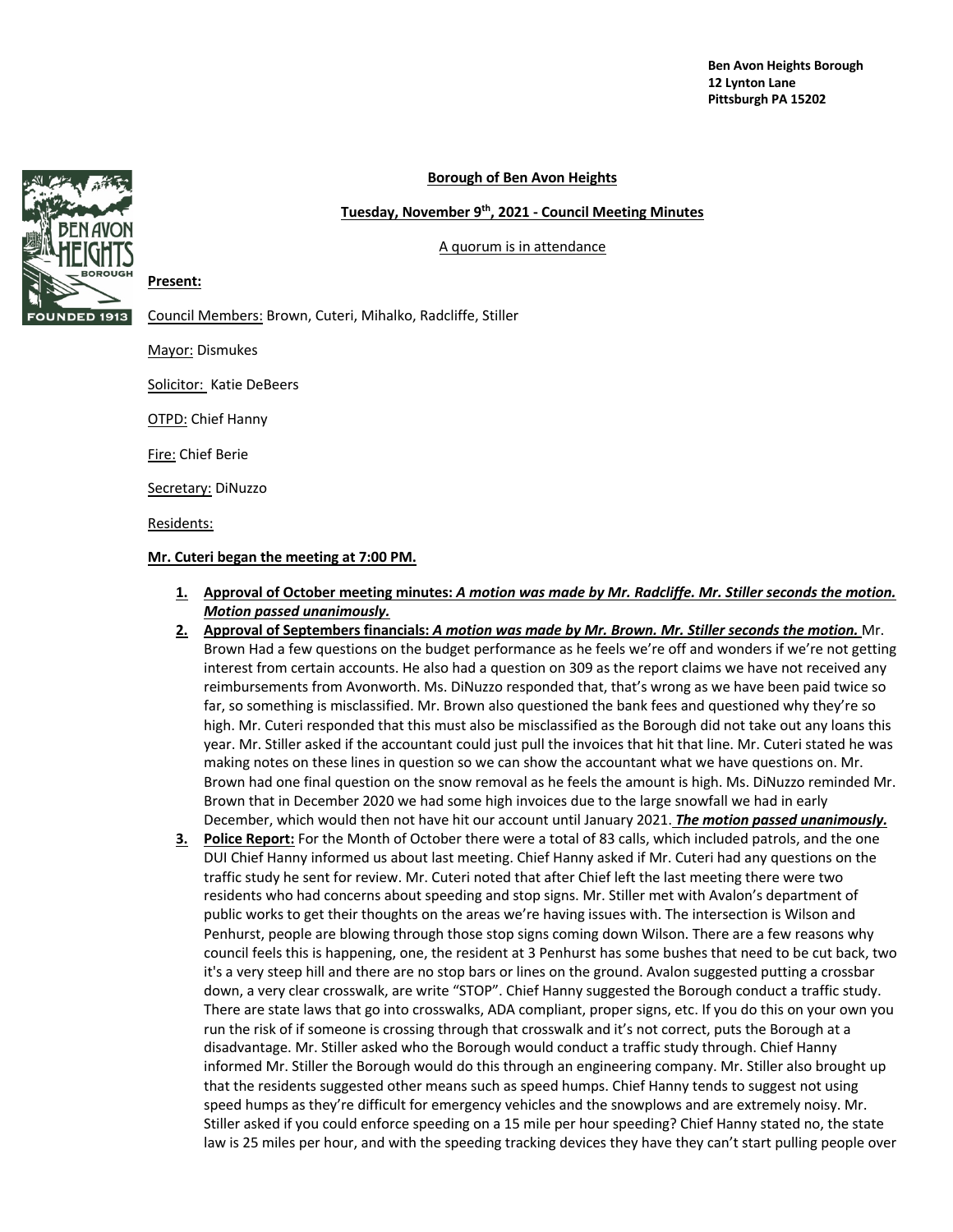## **Ben Avon Heights Borough 12 Lynton Lane Pittsburgh PA 15202**

10. There are some special areas where the speed limit was lowered, but those areas cannot be enforced by my department. Mr. Radcliffe requested a speed box be placed on Wilson, he suggested putting it around his property where the speed sign is and it's near the intersection. Chief Hanny said he'll put our request on the rotation, this collects speed, time, and location.

- **4. Fire Report:** For the month of October there was nothing to report.
- **5. Engineers Report:** LSSE reported that over two years for the CCTV work will be 137,000 for total repairs. Mr. Cuteri responded the CCTV work will be coming up on the  $3<sup>rd</sup>$  year next year. LSSE reminded council that this is a maintenance program that should be complete in the next 7-year cycle. Mr. Cuteri asked if this could be broken up in chunks rather than done all at once, LSSE confirmed. Mr. Cuteri asked council if they would like a map and break down of what each section was. LSSE will provide this for council to review. Mr. Mihalko asked about the change order on the roadway program. LSSE stated they currently have completed the milling and paving on Biddeford and Stratford, tomorrow they are scheduled to mill Devon and Kent and to be complete with everything by Friday. The 148,399 Mr. Mihalko questioned was the partial payment request submitted. The change order number one was for Oxford and the catch basins. Mr. Cuteri requested an updated report in a week or two on where we are, what we've spent and what we're anticipating on. Mr. Radcliffe reminded Mr. Heyl that Libberoni has not fixed the issue on Devon Lane. Shannopin is having Duquesne light replace two poles to run the new service to the new building. Mr. Dismukes mentioned that the crack sealing that was recently put down looks good, but he doesn't think it's complete and was not sure what the contract was for. There was some confusion on to who did the work. Ms. DiNuzzo reminded council we discussed that shields would be back to seal the roads in which they did work on. Mr. Heyl will revisit the contract to confirm it was complete.
- **6. Public Comment**: There was no public present at this meeting.
- **7. Authorize advertisement of annual budget:** *A motion was made by Mr. Brown to Advertise the annual budget. Mr. Mihalko seconds the motion. Motion passes unanimously.*
- **8. Review draft ordinances: Millage, budget resolution, interest, and penalty provisions:** Mr. Brown questioned if we had to do this every year as it seems as if we have a millage ordinance every year at the end of the year. Mr. Cuteri added it's the law. He also noted that the fiscal year was listed incorrectly.
- **9. ALCOSAN letter:** Mr. Cuteri asked if council wanted to fix the fee for the Borough, so it doesn't increase the cost every year. Mr. Stiller noted that our current agreement with Jordan Tax doesn't have any language about the ALCOSAN bills, it's all based on real estate. He asked Ms. DeBeers if we could move to a per invoice billing with them. Mr. Cuteri stated he did think there was a sewer contract that would be separate from real estate. Mr. Brown states he feels they're charging us twice, would like to investigate it. Mr. Stiller would like to go to a flat rate per invoice with Jordan Tax. Mr. Cuteri reminded council there are only a handful of companies that do this service, therefore there might not be a lot of negotiating room. Mr. Brown claims if you have a conversation with them, they go by what's stated in our ordinance. Council agreed finding the agreement would be conducive in moving forward with this topic.
- **10. Review salt agreement:** Mr. Brown asked what's different in this one. Mr. Cuteri noted it went up 5 dollars on the rate. Mr. Mihalko asked if the plows cause any damage who is at fault. Mr. Cuteri stated that they carry liability insurance and it's under section 5 of the agreement. Mr. Mihalko noted he feels they're careful but just wanted to confirm. *A motion was made by Mr. Stiller to adopt the salt agreement. Mr. Brown seconds the motion. Motion passed unanimously.*
- **11. Review public works agreement:** Mr. Brown asked the same question, what did it change from last year. Mr. Cuteri noted it also went up 5 dollars on the rate. *A motion was made by Mr. Stiller to adopt the public works agreement. Mr. Brown seconds the motion. Motion passed unanimously.*
- **12. Recycling issues:** Ms. DiNuzzo stated that there had been numerous complaints this past week where residents saw the garbage truck also take their recycling. The response Ms. DiNuzzo received from Valley Waste was if the driver felt the recycling was contaminated, they would also take the recycling with trash. A resident also reached out to their customer service and shared the response they received from Valley Waste which was a completely different response; they told the resident they put all the trash and recycling in one truck and sort it when they get back to the site. Council requested Ms. DiNuzzo to send a letter that clearly defines how they're handling recycling, and why it's not being picked up separately. Council wants something in writing from them, that they're complying with their contract. Mr. Brown also requested that representation attend our next meeting to discuss this as well.